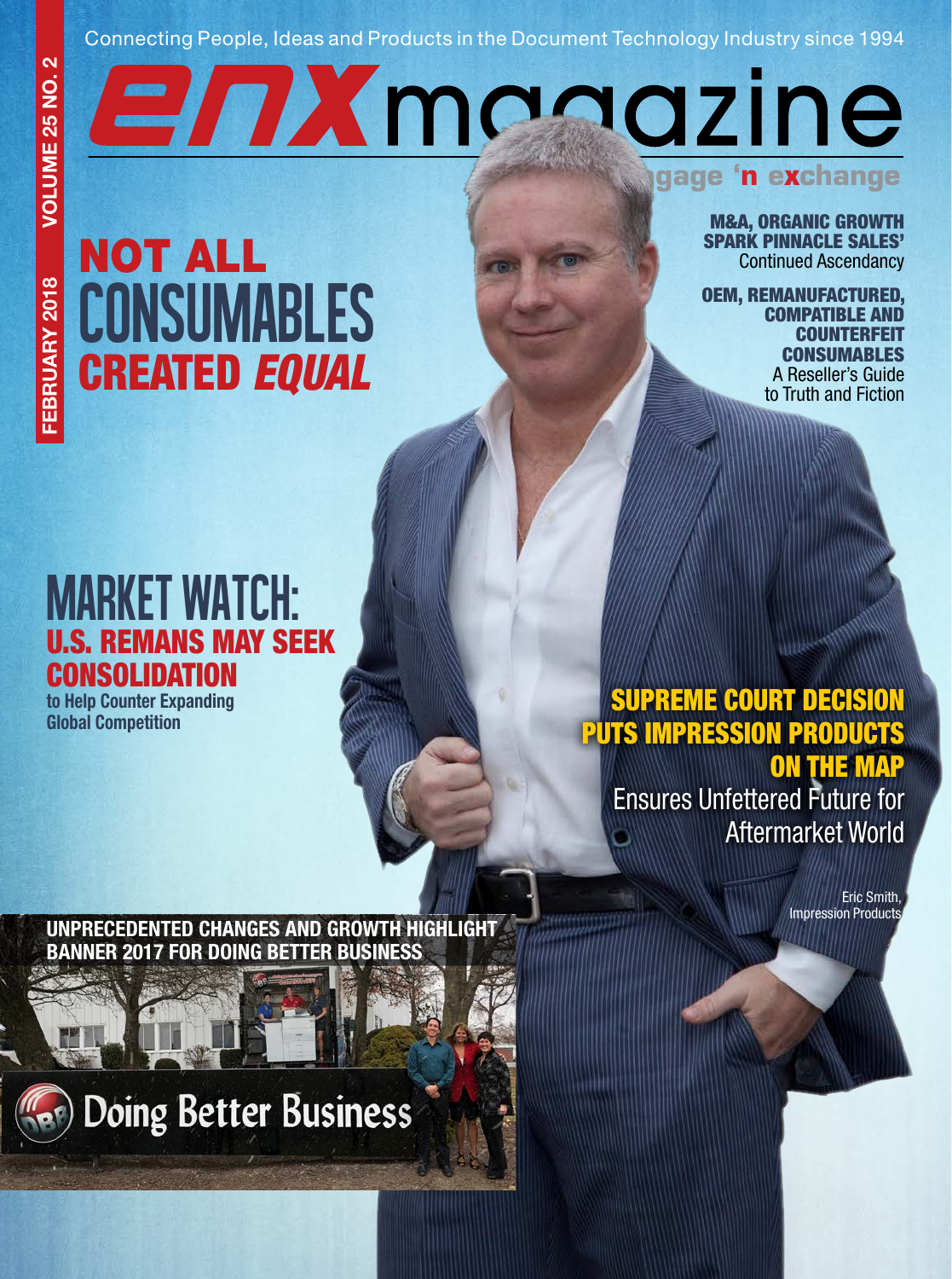**Erik Cagle Channel Insight**

# **Supreme Court Decision Puts Impression Products on the Map Ensures Unfettered Future for Aftermarket World**

Around the time Eric Smith joined Impression Products, the family-owned business founded by his father, Walter, one of the Charleston, WV-based firm's biggest moves was becoming a Lexmark-authorized supplier of toner cartridges. In fact, Impression Products also offered OEM supplies from HP, Canon and Brother, among others.

But the younger Smith was flab-<br>bergasted by the high prices com-<br>holdened by suggestions from customers, bergasted by the high prices commanded for OEM cartridges. Emhe started exploring the idea of remanufacturing spent cartridges and selling them at a more economical price point. The reman cartridges sat on the shelf next to the OEM product, giving the customer more options. These cartridges worked just as well as the originals, and customers reaped savings up to 50 percent. Impression Products didn't offer reman cartridges for every printer; if the company couldn't replicate the quality and stand by it 100 percent, then Smith would recommend the OEM product.

Impression Products hummed along smoothly for years, until Smith began receiving cease and desist letters from Lexmark in 2010. Lexmark targeted Impression Products among about 50 other remanufacturers, claiming its patent rights were being infringed. Lexmark sued Impression Products in Ohio federal court in 2013, arguing it retained patents rights for its cartridges after the initial sale, and that Impression Products infringed on its patents by refilling and reselling Lexmark toner cartridges. Impression Products countered in saying the patent rights had been exhausted after the first sale.

The question at hand was whether Lexmark could apply restrictions (such as the single-use edict under its Return Program) and retain patent rights for cartridges sold domestically and overseas. The OEM was buffered by a pair of precedents set by the U.S Court of Appeals, including *Mallinckrodt v. Medipart,* a 1992 decision that permitted patent holders to retain protections

#### **IMPRESSION PRODUCTS, INC**

#### WHEN YOU'RE RIGHT, YOU FIGHT!!

on patented goods sold with a similar single-use restriction. In that case, Mallinckrodt held a patent for its device for dispensing a mist used in taking lung x-rays, and Mediapart recycled, remanufactured and resold those devices to hospitals at 40 percent of the original cost. The District Court dismissed the patent infringement claim, but the Federal Circuit reversed it.

The Impression Product-Lexmark case snaked through the courts in comparatively short order. The District Court dismissed the patent infringement case for domestic sales, but ruled in Lexmark's favor for international sales, finding Impression Products had infringed upon Lexmark's patents. Both parties appealed, and the U.S. Court of Appeals found in favor of Lexmark on both counts in 2016—a reaffirmation of the precedent cases.

Finally, last May's ruling by the Supreme Court was not so much a rebuke of the appeals court as it was a broader interpretation of patent exhaustion and patent holder rights. Lexmark, the high court wrote, had exhausted its patent rights following the first sale, both domestically and internationally. Impression Products and other remans would be free to remanufacture and resell the toner cartridges, but the case went far beyond consumables. It reaffirmed that once a product had passed into commerce, it was no longer under an ownership cloud. The aftermarket product world rejoiced, as a blow against Impression Products



would have set precedent for restrictions on any number of products. Imagine owning a Ford and being compelled to use only Ford-manufactured parts and supplies, or not being able to resell an iPhone or android.

Smith took time out from the holidays to recount his seven-year battle with Lexmark, which included losing verdicts in the lower courts, fighting the battle alone with only moral support from his contemporaries, and resisting the urge to accept a highly-tempting settlement offer from Lexmark. In the wake of his victory, Smith is hoping to parlay the outcome into substantial business growth with the very companies that benefitted the most from the high court's ruling.

**2** • www.enxmag.com | February 2018 We Saw It In ENX Magazine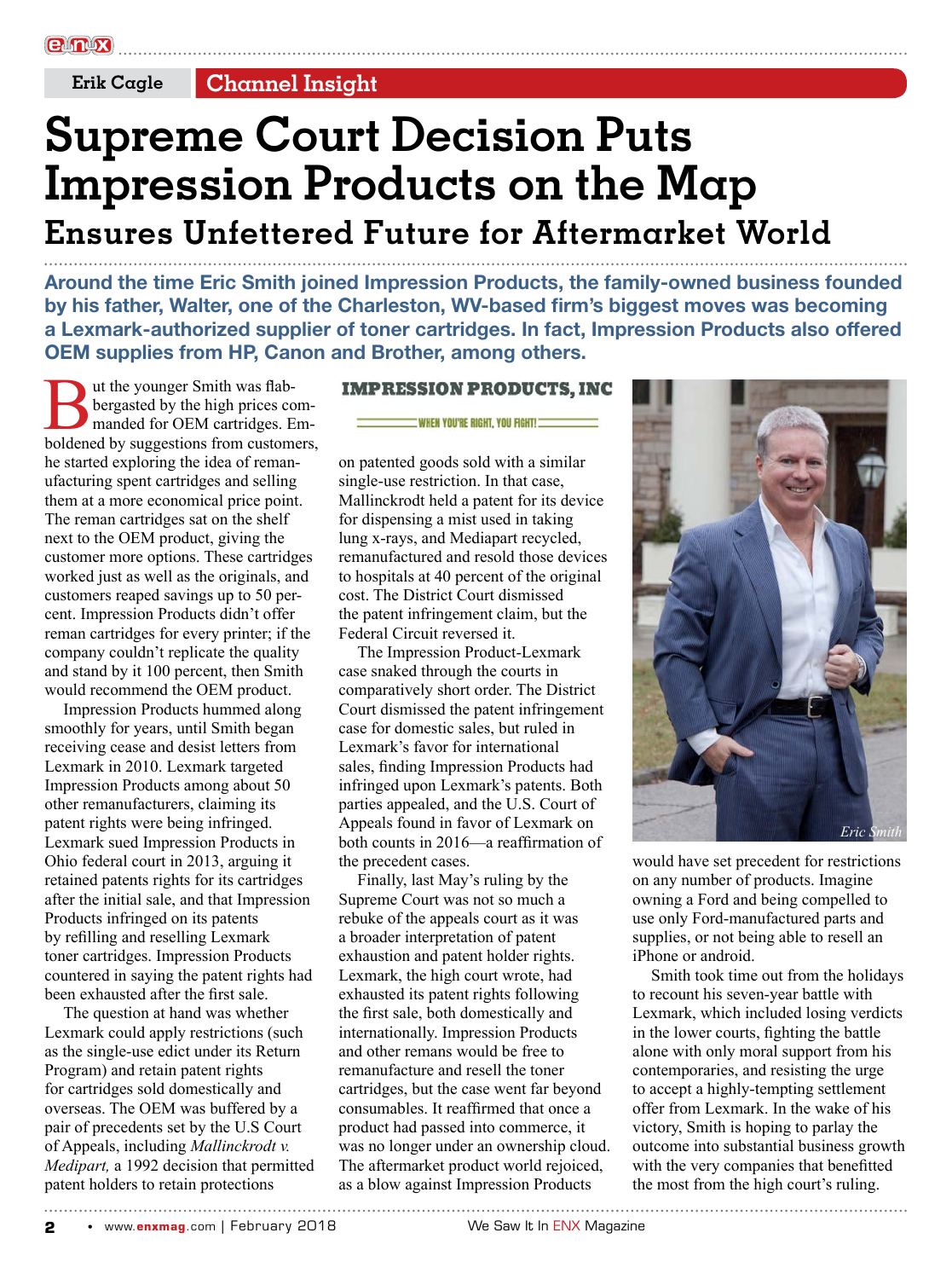

#### Tell us about your career path leading up to Impression Products.

SMITH: My father, Walter Smith, started the business in 1978, selling typewriter ribbons. As typewriters gave way to personal printers, we started selling them. After graduating high school, I had to decide whether I wanted to go to college or work a year or two for him, then maybe go back to school. I jumped right into the family business in 1989 and Impression Products became my education. That was about time dot matrix printers were turning into laser printers. I took control of the company around 1995.

#### In 2013, you were taken to court by Lexmark, which claimed your remanufacturing of the company's cartridges violated its single-use, no resale policy. What was your initial reaction?

SMITH: In 2010, I started receiving cease and desist letters from Lexmark, which was baffling at the time. We had been doing it since the early 1990s and it was strange to start receiving letters that a patent infringement had occurred. I had no clue what they were talking about at the time. My initial thought—and I'd heard they were sending these letters out to my contemporaries in other states was that Lexmark was hoping everyone would settle out of court and this would all go away. I decided to stick it out, not reply back and see what happened. As time went on, the letters increased, and eventually I was served court papers. So I had to make the decision to get out or fight. At that point, I realized no one else was willing to take on Lexmark, and it was either going to be me doing it alone or just give up. And I'd never given up on anything in my life. It was time to put the boxing gloves on and go to war.

What factored into your decision to push forward with the case?

SMITH: I was doing this for my employees, my friends from the community I'd hired who had been with me all of these years. Their jobs and livelihood were on the line. If Lexmark could get away with what they wanted to do, then in time HP, Brother, Canon each one we were remanufacturing products for—would follow the leader and sue us, too. Then we wouldn't have any toner cartridges to offer our customers. We would be a company that could only offer OEM product at ridiculously high prices. The consumers, at the end of the day, would be the ones that would suffer. But my main concern was my employees.

A case that started out about toner cartridges ended up a fight for every consumer in the world. In the beginning,

#### would the impact have been on your company?

SMITH: The whole time, I was thinking, "What have I gotten myself into?" I knew once I started, I'd have to follow through. It worked its way up to the Federal Circuit Court in Washington, DC. They had an en banc, and that's where 12 judges ruled. We got our butts kicked. There were two issues, the domestic and international parts of the case. In the beginning, they had ruled in our favor on the domestic part and against us on the international part. When it went to the en banc, they ruled against us on both counts, 10-2. I decided at that point that I needed a more experienced representation if we were going to take it to the Supreme Court. We went with Mayer Brown. Paul Hughes and Andy Pincus did a fantastic job. But we wouldn't have reached that point without the work of Ed O'Connor from Avyno Law, who did a fantastic job getting us there. It was really a team effort.

#### After losing in the U.S. Court of Appeals, what were your expectations moving forward?

SMITH: I was very disappointed, but at the same time I always believed common

A CASE THAT STARTED OUT ABOUT TONER CARTRIDGES ENDED UP A FIGHT FOR EVERY CONSUMER IN THE WORLD. IN THE BEGINNING, I DIDN'T HAVE ANY IDEA THAT WAS GOING TO BE THE CASE. AS THIS THING GOT DEEPER, I REALIZED WHAT I WAS FIGHTING FOR WENT FAR BEYOND OUR INDUSTRY.

I didn't have any idea that was going to be the case. As this thing got deeper, I realized what I was fighting for went far beyond our industry. If you think about it, the bigger, multibillion dollar companies that sell aftermarket products should have been fighting for me. I'm talking about companies like Auto Zone, O'Reilly, and all the big auto part chain stores. Go to Dollar General, or Rite-Aid, CVS…you have the choice to buy those aftermarket products because of this case. And those companies have the right to sell [generic] products because of us.

Taking a case all the way to the Supreme Court can be a costly proposition. Had you capitulated to Lexmark's wishes, what

sense would prevail. I had a lot of people calling and encouraging me on this case. They were saying, if you take this to the Supreme Court, they will get it right. If you buy something, you own it, period. End of story. Once it's first sold, that product patent is exhausted. That entity has no more control over the product. A lot of prayer and hope went into it.

#### At what point did Lexmark approach you wanting to offer a settlement?

SMITH: After the en banc, Lexmark contacted me about a settlement. That also led me to believe I could win, because why else would they want to make a deal to prevent the case from